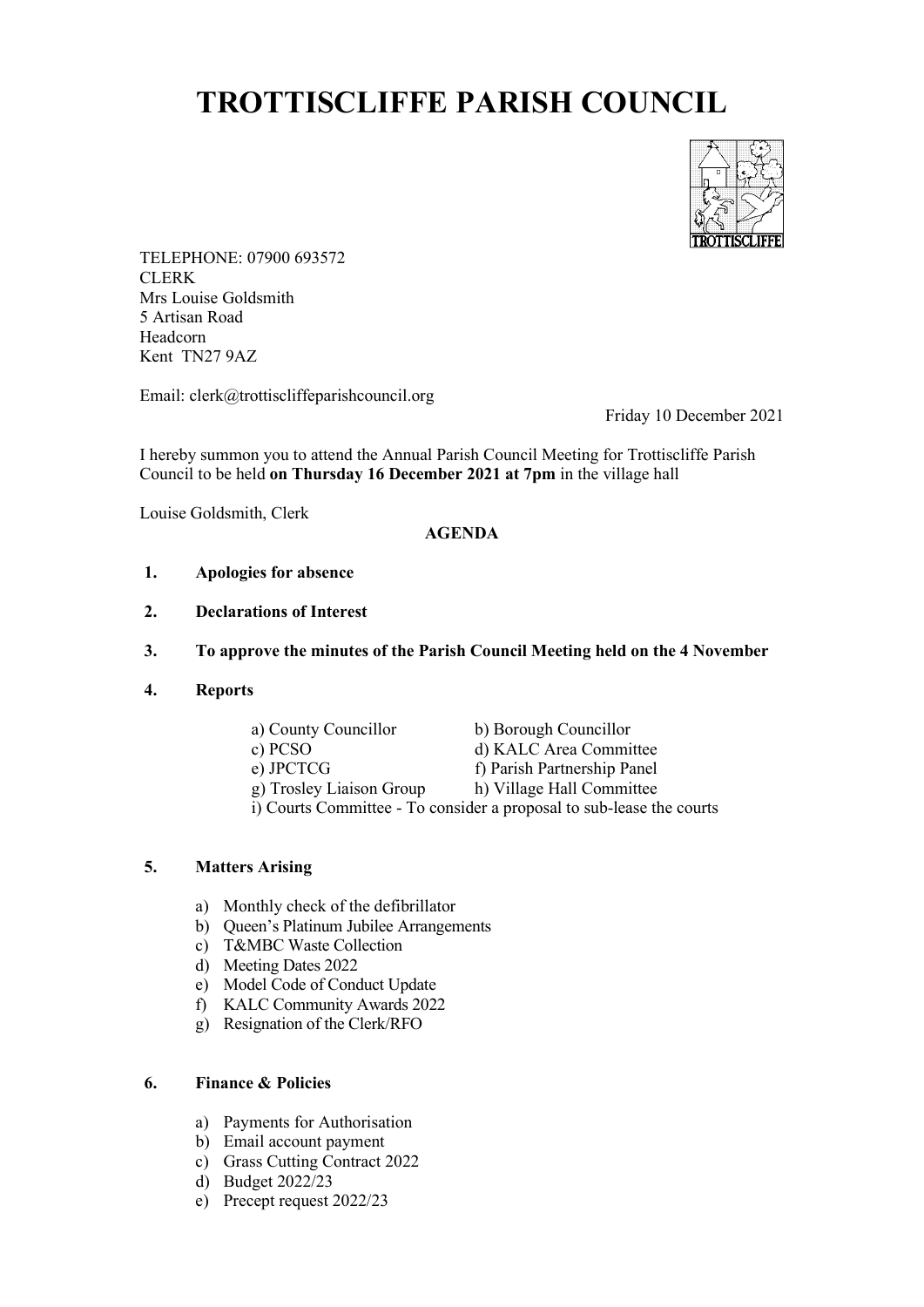## **7. Members of the public**

Members of the public will be welcome to address the Parish Council with any local concerns they may have. Please note this item will be limited in time at the discretion of the Chairman.

## **8. Planning**

## **a) Applications:**

1] TM/21/03092/FL – Bramble Park, Church Lane, Trottiscliffe Proposed swimming pool. 2] TM/21/03128/FL – 1 Leneys Cottages, Addington Lane, Trottiscliffe First floor side extension.

- b) Applications received after distribution of the agenda
- c) Approvals:

1] TM/21/02885/TNCA – Green Court, 3 Taylors Place, Trottiscliffe Maple (T1) – Crown reduction from current height of 7m to 5m and lateral spread from 5m to 3m, Cherry (T2) – Crown reduction from current height of 7m to 5m and lateral spread from 5m to 3m. Maple  $(T3)$  – Crown reduction from current height of 7m to 5m and lateral spread from 5m to 3m.

2] TM/21/02517/FL – Downsview, 8 Green Lane, Trottiscliffe

Erection of detached garage. Provision of extended driveway.

3] 21/02067/FL – Moretons, Coldrum Lane, Trottiscliffe

Construction of single storey rear extension and replacement of existing conservatory with new garden room

- d) Refusals:
- e) Withdrawn applications: None to consider
- f) Planning Appeals: None to consider
- g) Other Planning Issues
	- 1] Land behind 1 Green Lane, application Community Asset
	- 2] 21/00281/WORKH Darrens Meadow Farm, Green Lane alleged unauthorised work to form a new building

3] 21/00301/TRCAH - The Nursery, Taylors Lane – alleged unauthorised access and removal of a tree

## **9. Highways, footways and footpaths**

- 1] Reported faults update
- 2] Highways Improvement Plan
- 3] Addington Quarry Update

## **10. Open Spaces, Recreation ground and allotments**

- 1] Recreation Ground and playground
- 2] Allotments
- 3] Trottiscliffe School Update
- 4] Community Farm

## **11. Correspondence**

## **a) For Information**

- 1] Area 2 Planning Committee 19 January 2022
- 2] Joint Transportation Board 7 March 2022
- 3] Parish Partnership Panel 27 January 2022
- 4] Standards Committee 11 January 2022
- 5] KALC Area Committee Meeting TBC